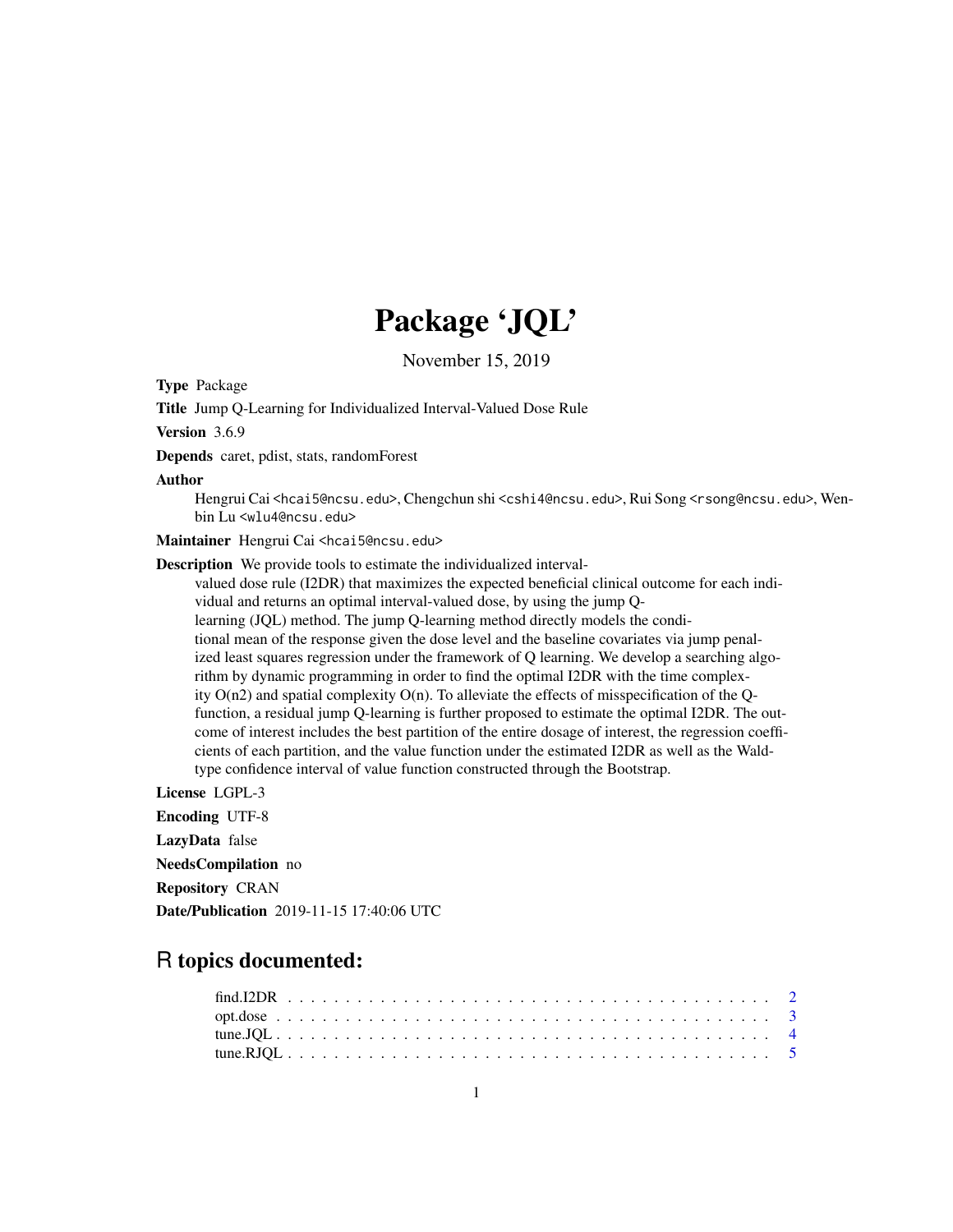#### <span id="page-1-0"></span>**Index** [7](#page-6-0) **7**

find.I2DR *Estimating the Individualized Interval-valued Dose Rule via (Residual) Jump Q-learning.*

#### Description

This function estimates the optimal Individualized Interval-valued Dose Rule (I2DR), and calculates a Wald-type confidence interval for the value function under the estimated optimal I2DR via Bootstrap.

#### Usage

find.I2DR(Y,A,X,cm=6,method='JQL',Gamma.list=seq(from=1,to=20,by=2)/5, Lambda.list=seq(from=1,to=20,by=2)/5,RF\_A.list=c(0,0.25,0.5,0.75,1), folds\_num=5,alpha=0.95,nboots=500)

#### Arguments

| Y             | The patient's associated response/outcome, the larger the better by convention.                                                                                                                                                                       |
|---------------|-------------------------------------------------------------------------------------------------------------------------------------------------------------------------------------------------------------------------------------------------------|
| A             | The dose level received by each patient, should be continuous.                                                                                                                                                                                        |
| X             | The patient's baseline covariates, could be a matrix, including continous or dis-<br>crete covariates.                                                                                                                                                |
| $\mathsf{cm}$ | The constent cm in m=n/cm, where m is the number of total subinterval that<br>diverges with sample size n. The default value is 6.                                                                                                                    |
| method        | Two methods are available, Jump Q-learning ('JQL') and Residual Jump Q-<br>learning ('RJQL'). The default method is 'JQL'.                                                                                                                            |
| Gamma.list    | The candidate tuning paramter space for c1 in penalty term gamma=c1 $log(n)/n$ .<br>The default value is $seq(from=1, to=20, by=2)/5$ . If the length of Gamma.list is<br>1, then the tuning process will be skipped.                                 |
| Lambda.list   | The candidate tuning paramter space for c2 in penalty term lambda=c2 $log(n)/n$ .<br>The default value is $seq(from=1, to=20, by=2)/5$ . If the length of Lambda.list is<br>1, then the tuning process will be skipped.                               |
| RF_A.list     | The candidate tuning paramter space for A in fitted $E(Y A=a, X)$ by Random For-<br>est Regression for method 'RJQL' only. The default value is $c(0,0.25,0.5,0.75,1)$ .<br>If the length of RF_A.list is 1, then the tuning process will be skipped. |
| folds_num     | The number of the folds in the cross-validation process. The default value is 5.                                                                                                                                                                      |
| alpha         | The Confidence level. The default level is 0.95.                                                                                                                                                                                                      |
| nboots        | The number of Bootstrap. The default number is 500.                                                                                                                                                                                                   |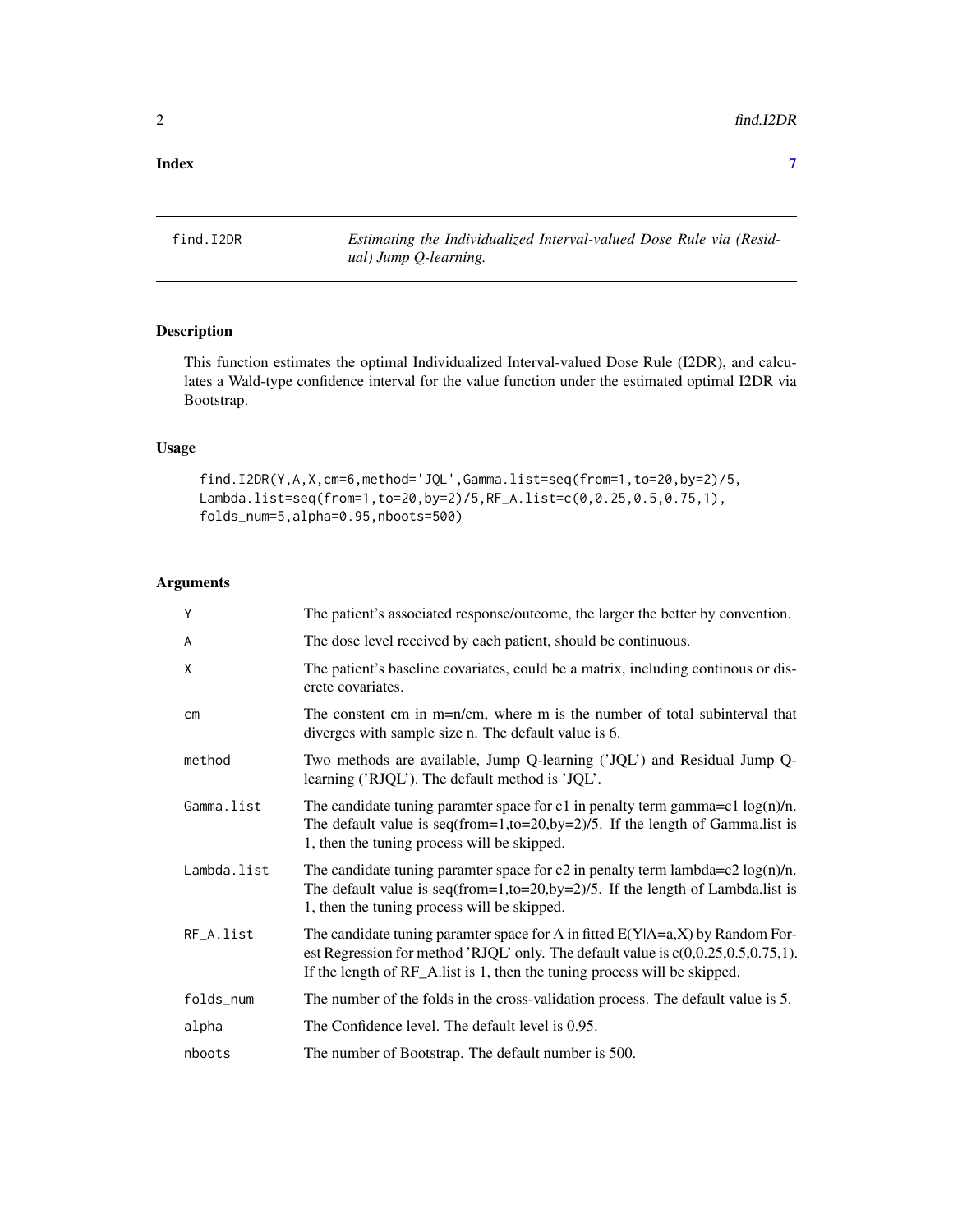#### <span id="page-2-0"></span>opt.dose 3

#### Value

An object of class "I2DR" which is a list with components:

| Partition | A partition of the entire dose range.                 |
|-----------|-------------------------------------------------------|
| Beta      | The regression coefficients for each partition.       |
| Value     | The estimated value function under our proposed I2DR. |
| low_bd    | The lower bound of the confidence interval.           |
| up_bd     | The upper bound of the confidence interval.           |
| method    | The method used to find the I2DR.                     |

#### References

Jump Q-learning for Individualized Interval-valued Dose Rule.

#### Examples

```
n=50
d=4x=matrix(runif(n*(d-1),-1,1),nrow=n,ncol=d-1)
a = runif(n,0,1)y=(1+x[,1])*(a>=0&a<0.35)+(x[,1]-x[,2])*(a>=0.35&a<0.65)+(1-x[,2])*(a>=0.65&a<=1)+rnorm(n,0,1)
find.I2DR(Y=y, A=a, X=x)
```

| opt.dose | Optimal Interval-valued Dose under the Individualized Interval- |  |  |  |
|----------|-----------------------------------------------------------------|--|--|--|
|          | valued Dose Rule via (Residual) Jump Q-learning.                |  |  |  |

#### Description

This function assigns each individual to one of the subintervals of the entire dosage according to his/her baseline covariates under the estimated I2DR.

#### Usage

opt.dose(X,I2DR)

#### Arguments

| $\mathsf{X}$     | The patient's baseline covariates, coule be a matrix, including continuous or dis-<br>crete covariates. |
|------------------|---------------------------------------------------------------------------------------------------------|
| T <sub>2DR</sub> | The Individualized Interval-valued Dose Rule found by the function "JOL" or<br>"RJOL".                  |

#### Value

| opt.dose |  | The optimal Interval-valued dosage for each individual. |  |  |
|----------|--|---------------------------------------------------------|--|--|
|----------|--|---------------------------------------------------------|--|--|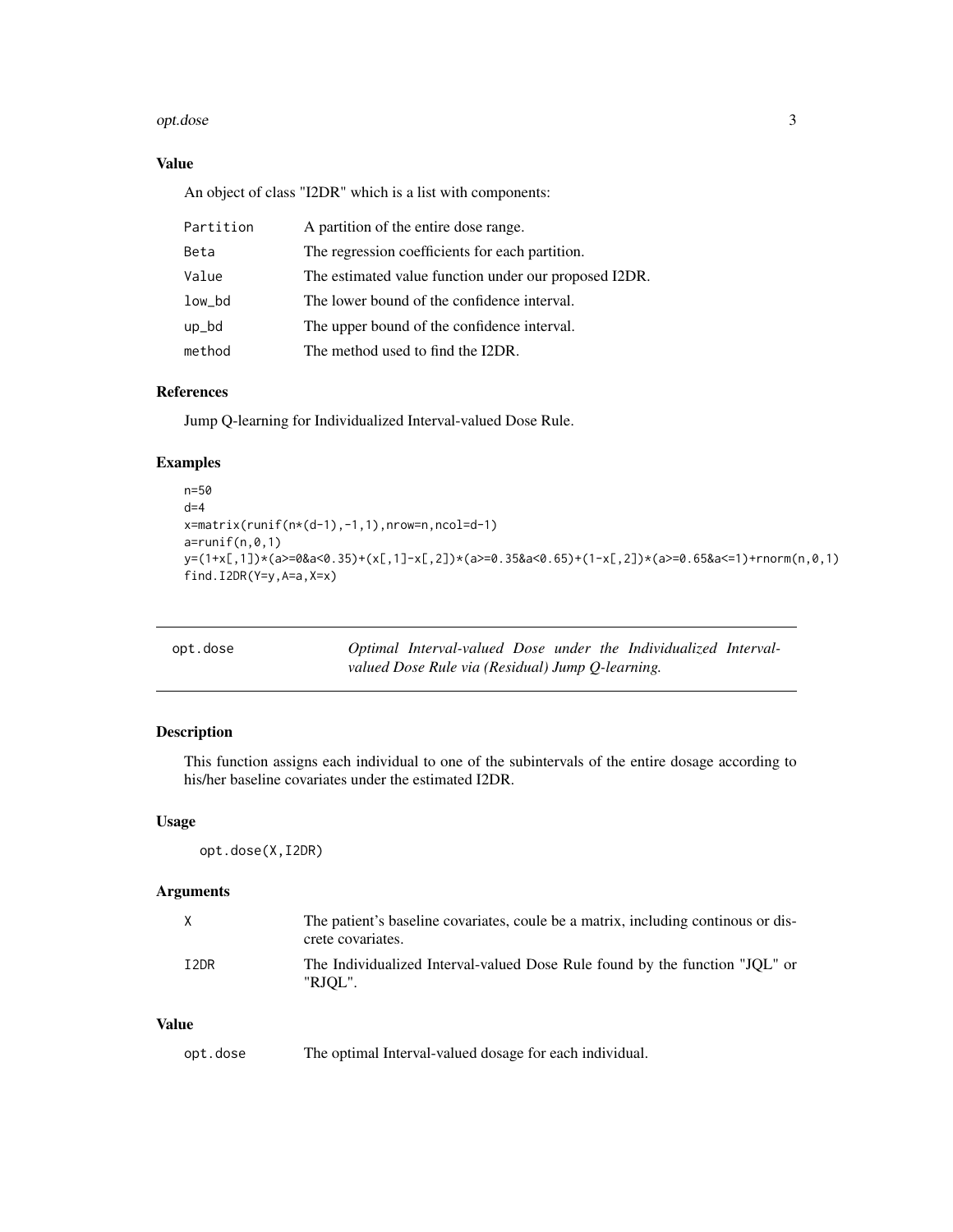#### References

Jump Q-learning for Individualized Interval-valued Dose Rule.

#### Examples

```
n=50
d=4x=matrix(runif(n*(d-1),-1,1),nrow=n,ncol=d-1)
a = runif(n,0,1)y=(1+x[,1])*(a>=0&a<0.35)+(x[,1]-x[,2])*(a>=0.35&a<0.65)+(1-x[,2])*(a>=0.65&a<=1)+rnorm(n,0,1)
rule=find.I2DR(Y=y,A=a,X=x)
n0=10
xnew=matrix(runif(n0*(d-1),-1,1),nrow=n0,ncol=d-1)
opt.dose(X=xnew,I2DR=rule)
```
tune.JQL *Tuning function via k-fold cross vaidation for Jump Q-learning.*

#### Description

This function uses the cross-validation to train the best tuning parameters lambda\_n and gamma\_n for Jump Q-learning.

#### Usage

tune.JQL(sample,cm=6,Gamma.list=seq(from=1,to=20,by=2)/5, Lambda.list=seq(from=1,to=20,by=2)/5,folds\_num=5)

#### Arguments

| sample      | The training dataset $(Y, A, X)$ , where Y is the patient's associated response/outcome,<br>A is the dose level received by each patient, and X is the patient's baseline co-<br>variates. |
|-------------|--------------------------------------------------------------------------------------------------------------------------------------------------------------------------------------------|
| cm          | The constent cm in m=n/cm, where m is the number of total subinterval that<br>diverges with sample size n. The default value is 6.                                                         |
| Gamma.list  | The candidate tuning paramter space for c1 in penalty term gamma=c1 $log(n)/n$ .<br>The default value is seq(from=1,to=20,by=2)/5.                                                         |
| Lambda.list | The candidate tuning paramter space for c2 in penalty term lambda=c2 $log(n)/n$ .<br>The default value is seq(from=1,to=20,by=2)/5.                                                        |
| folds_num   | The number of the folds in the cross-validation process. The default value is 5.                                                                                                           |

#### Value

| best_gamma  | The best tuning parameter gamma by minimuming the least square loss function.  |
|-------------|--------------------------------------------------------------------------------|
| best_lambda | The best tuning parameter lambda by minimuming the least square loss function. |

<span id="page-3-0"></span>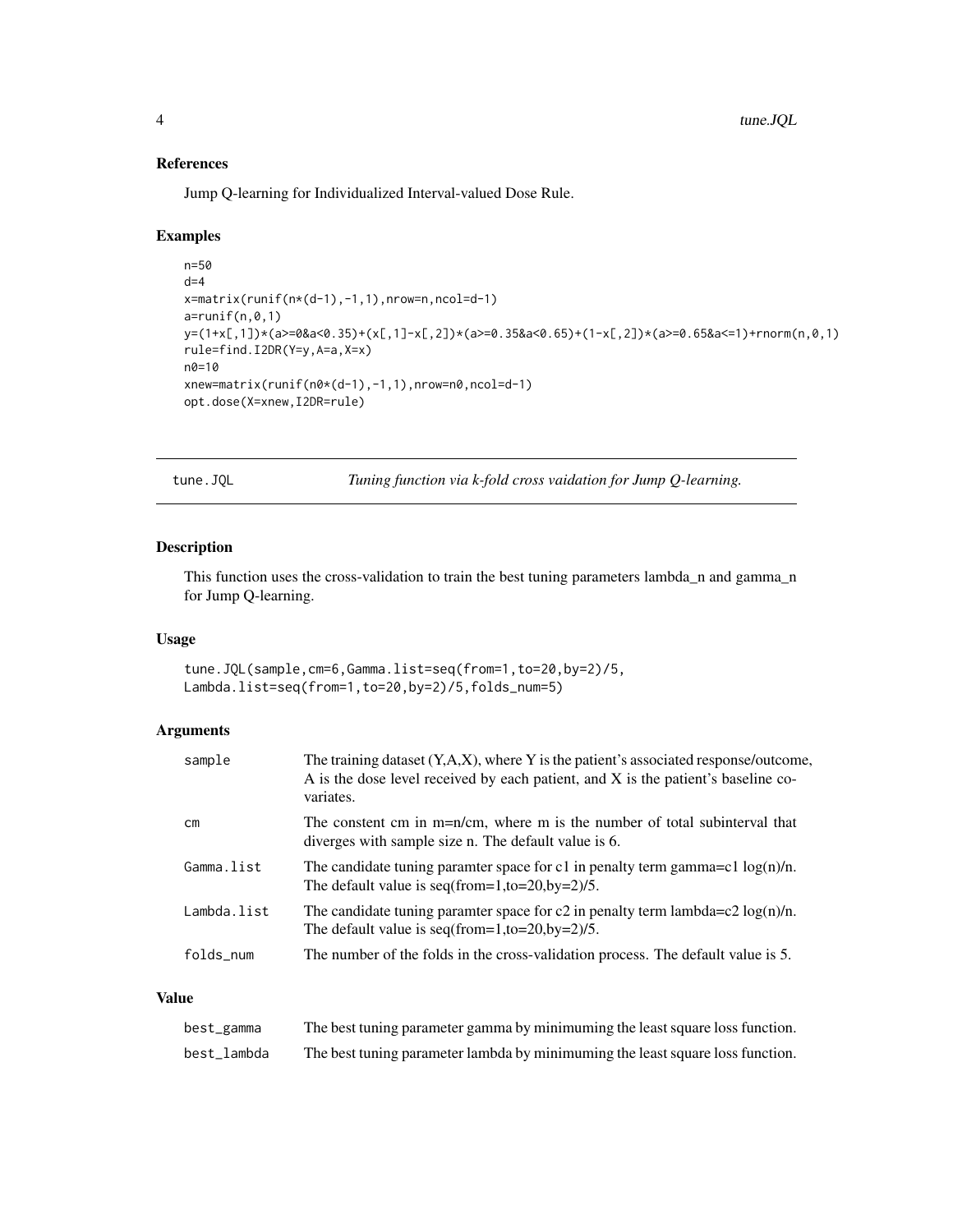#### <span id="page-4-0"></span>tune.RJQL 5

#### References

Jump Q-learning for Individualized Interval-valued Dose Rule.

#### Examples

```
n=50
d=4x = matrix(runit(n*(d-1), -1, 1), nrow=n, ncol=d-1)a = runif(n,0,1)y=(1+x[,1])*(a>=0&a<0.35)+(x[,1]-x[,2])*(a>=0.35&a<0.65)+(1-x[,2])*(a>=0.65&a<=1)+rnorm(n,0,1)
sample=data.frame(y=y,a=a,x=x)
tune.JQL(sample)
```

| tune.RJQL | Tuning function via k-fold cross vaidation for Residual Jump Q- |  |  |  |  |
|-----------|-----------------------------------------------------------------|--|--|--|--|
|           | <i>learning.</i>                                                |  |  |  |  |

#### Description

This function uses the cross-validation to train the best tuning parameters lambda\_n and gamma\_n for Residual Jump Q-learning.

#### Usage

```
tune.RJQL(sample,cm=6,Gamma.list=seq(from=1,to=20,by=2)/5,
Lambda.list=seq(from=1,to=20,by=2)/5,RF_A.list=c(0,0.25,0.5,0.75,1),folds_num=5)
```
#### Arguments

| sample        | The training dataset $(Y, A, X)$ , where Y is the patient's associated response/outcome,<br>A is the dose level received by each patient, and X is the patient's baseline co-<br>variates. |
|---------------|--------------------------------------------------------------------------------------------------------------------------------------------------------------------------------------------|
| $\mathsf{cm}$ | The constent cm in m=n/cm, where m is the number of total subinterval that<br>diverges with sample size n. The default value is 6.                                                         |
| Gamma.list    | The candidate tuning paramter space for c1 in penalty term gamma=c1 $log(n)/n$ .<br>The default value is seq(from=1,to=20,by=2)/5.                                                         |
| Lambda.list   | The candidate tuning paramter space for c2 in penalty term lambda=c2 $log(n)/n$ .<br>The default value is seq(from=1,to=20,by=2)/5.                                                        |
| $RF_A.list$   | The candidate tuning paramter space for A in fitted $E(Y A=a, X)$ by Random For-<br>est Regression for method 'RJQL' only. The default value is $c(0,0.25,0.5,0.75,1)$ .                   |
| folds_num     | The number of the folds in the cross-validation process. The default value is 5.                                                                                                           |

#### Value

| best_gamma  | The best tuning parameter gamma by minimuming the least square loss function.   |
|-------------|---------------------------------------------------------------------------------|
| best lambda | The best tuning parameter lambda by minimuming the least square loss function.  |
| best a      | The best tuning parameter a to fit random forest by minimuming the least square |
|             | loss function.                                                                  |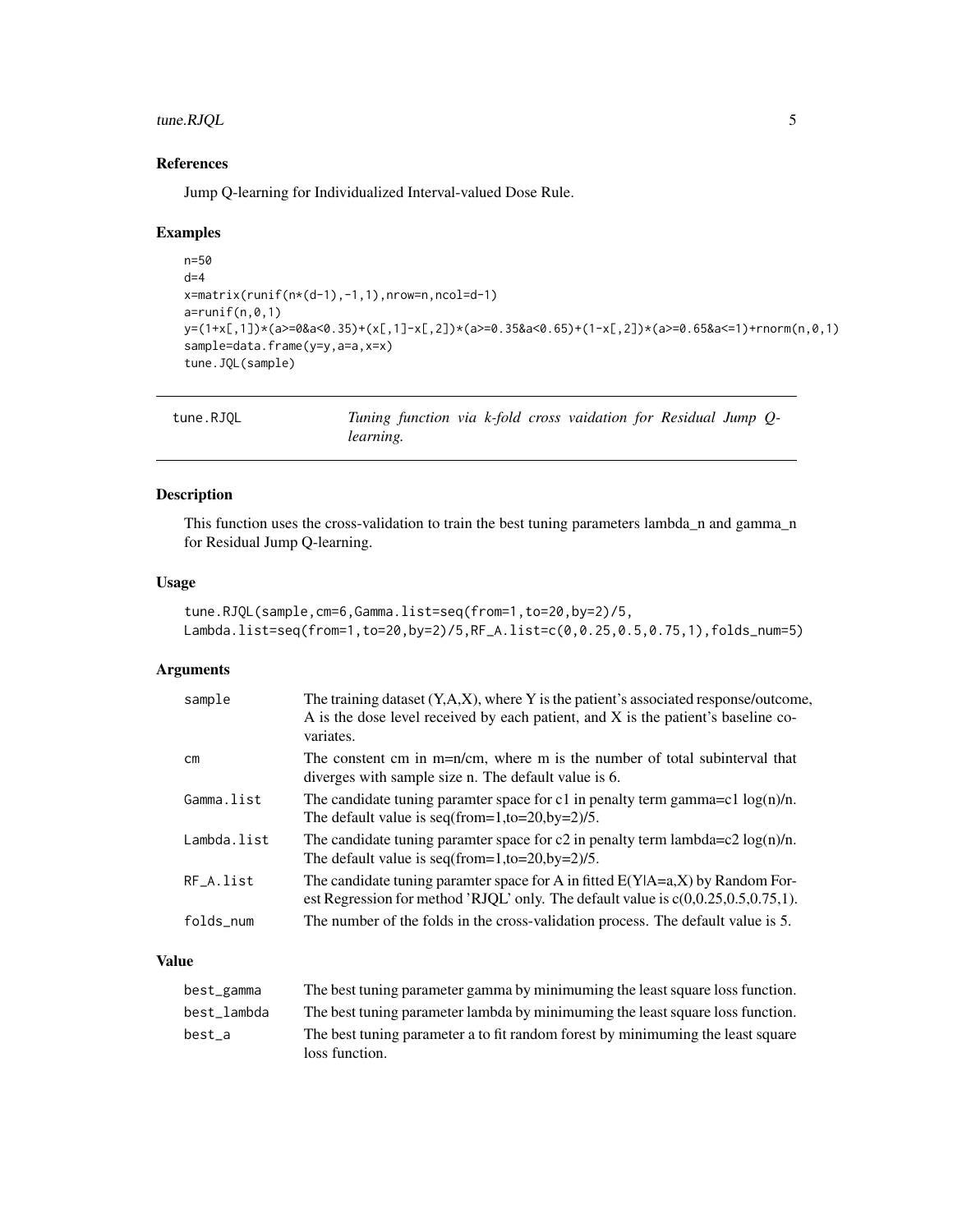#### References

Jump Q-learning for Individualized Interval-valued Dose Rule.

#### Examples

```
n=50
d=4x=matrix(runif(n*(d-1),-1,1),nrow=n,ncol=d-1)
a = runif(n,0,1)y=(1+x[,1])*(a>=0&a<0.35)+(x[,1]-x[,2])*(a>=0.35&a<0.65)+(1-x[,2])*(a>=0.65&a<=1)+rnorm(n,0,1)
sample=data.frame(y=y,a=a,x=x)
tune.RJQL(sample)
```